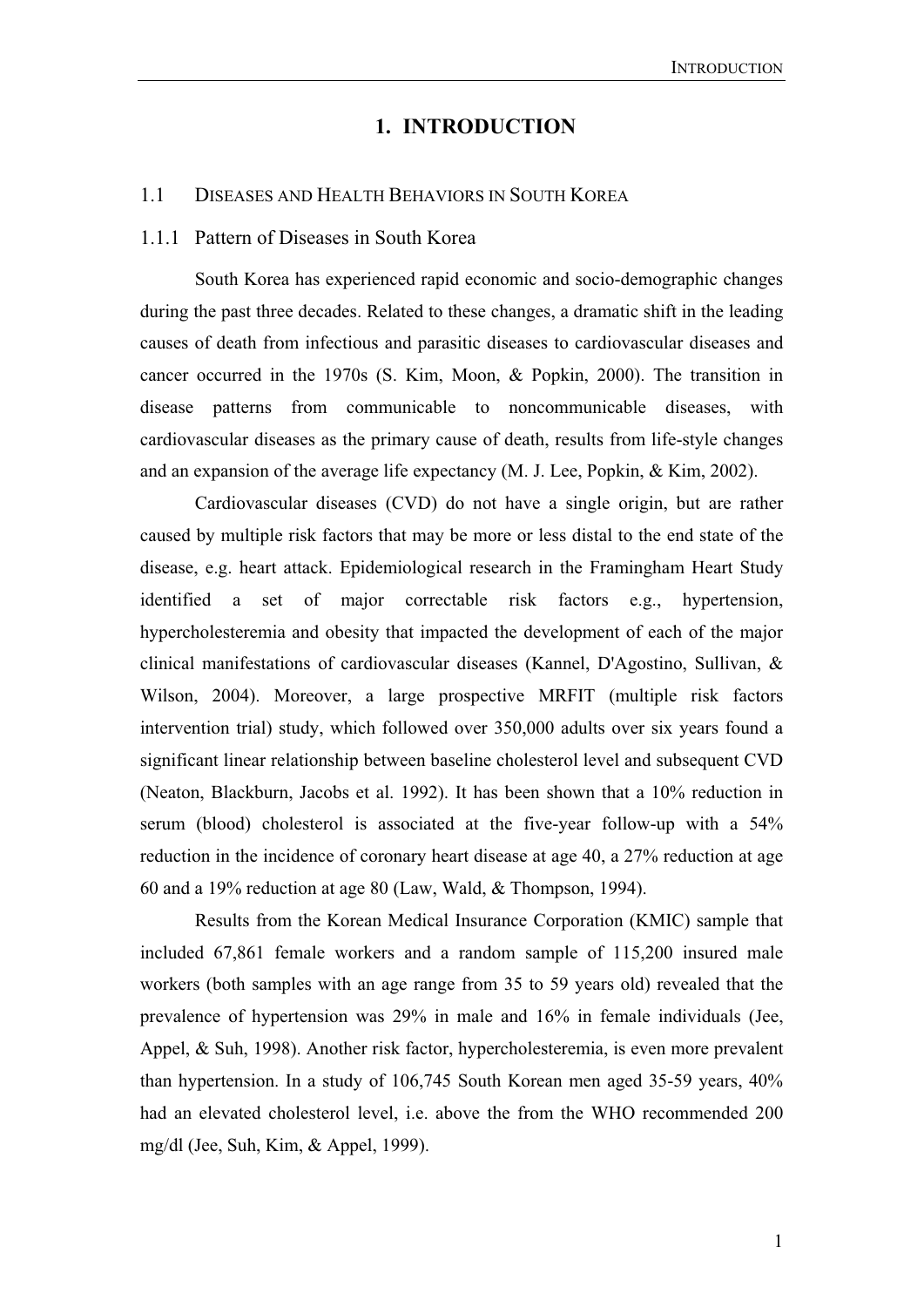# 1.1.2 Behavioral Risk Factors for CVD

What are the pathways that lead to elevated cholesterol? Cholesterol is a lipid (fat) which is present in our bodily cells. Through fatty diet, for example, the normal level can be increased to a pathological one. Foods high in saturated fats contain substances known as low-density lipoproteins (LDL) which enter our bloodstreams and can result in the formation of plaques in the arteries. If fat molecules are not metabolized during exercise or activity, then their circulating levels become high, and plaques (fatty layers) are laid down on the artery walls (atherosclerosis), causing them to thicken and restrict blood flow to the heart. Arteriosclerosis, An often related condition, exists when increased blood pressure causes artery walls to lose elasticity and harden, with a resulting effect on the ability of the cardiovascular system to adapt to the increased blood flow (Morrison & Bennett, 2006).

The narrowing of the arteries and therefore the increase in likelihood of thrombosis is also caused by tobacco consumption. Tobacco products contain carcinogenic carbon monoxide which reduces the amount of oxygen feeding the heart muscles; nicotine makes the heart work harder by increasing blood pressure and heart rate and together these substances cause narrowing of the arteries (Morrison & Bennett, 2006). The non-smokers from the Framingham Heart Study lived ca. 8 years longer and ca. 5 years longer free of CVD than smokers (Mamun et al., 2004).

Besides fatty food, a high dietary salt intake can be linked to another risk factor for cardiovascular diseases - hypertension. A meta analysis by He and MacGregor (2002) demonstrated that a modest reduction of salt intake (4.6g of salt/day) has a significant effect on lowering blood pressure. Moreover, in a prospective study high sodium intake predicted mortality and risk for coronary heart disease, independent of other cardiovascular risk factors, including blood pressure (Tuomilehto et al., 2001).

Hypertension, hypercholesteremia and nicotine are risk factors that via clinical randomized controlled trials empirically proved to cause CVD. There is, however, a number of other risk factors such as, for example, physical inactivity and heavy alcohol consumption that also contribute to the risk of developing CVD, although the definitive empirical proof still has to be adduced (WHO, 2005). Physical activity lowers the risk of CVD by helping the body burn sugars and fats, strengthening heart muscle and bones and lowering blood pressure. Although moderate alcohol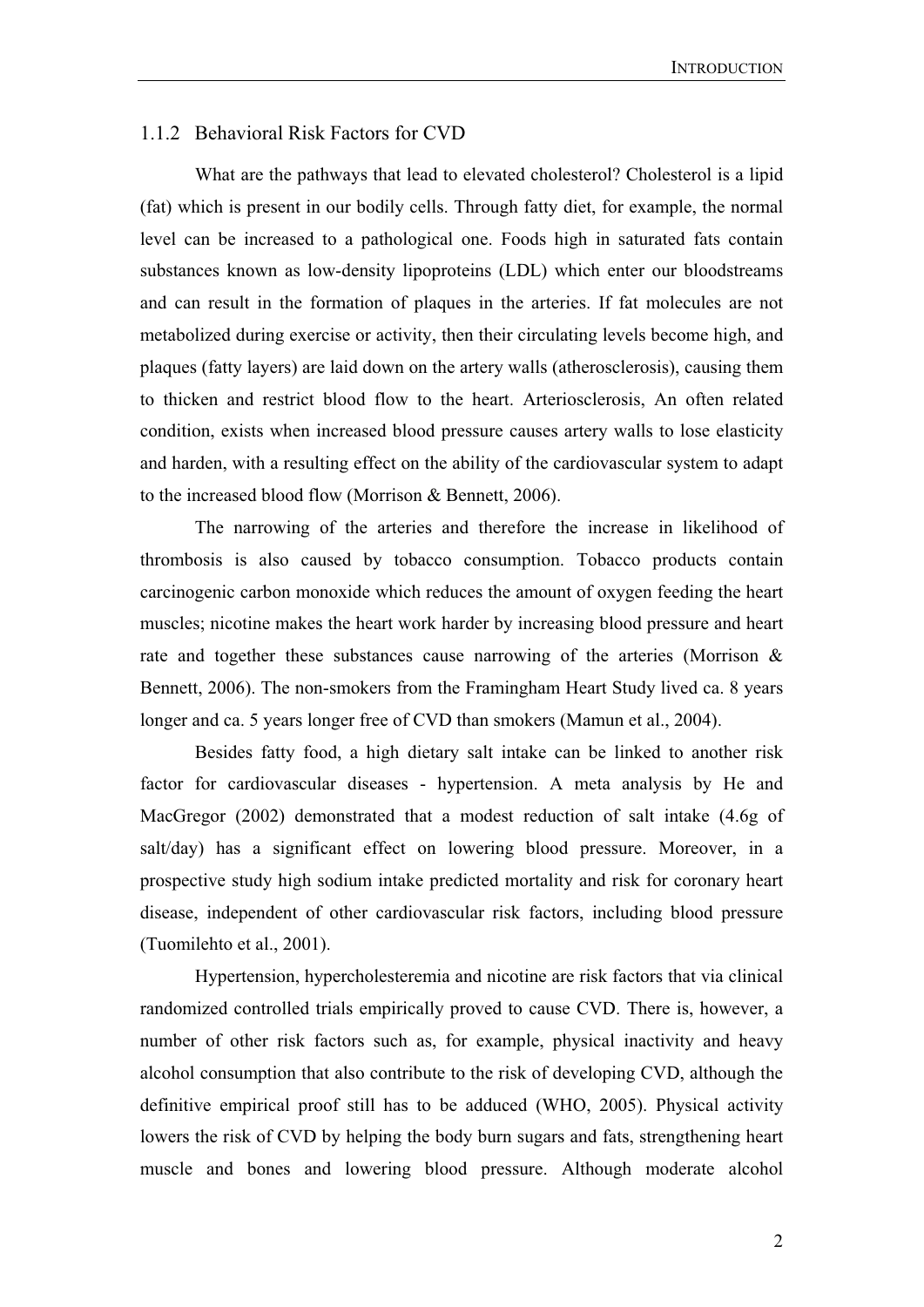consumption can even lower the risk for CVD (Rimm, Williams, Fosher, Criqui, & Stampfer, 1999) heavy alcohol consumption may increase blood pressure, cause heart failure and lead to stroke (American Heart Association, 2007). Moreover, there is an established relationship between alcohol use and mouth, esophageal, laryngeal, breast, and liver cancer (Singletary & Gapstar, 2001).

Considering the above, it is not surprising that WHO (2002) identified poor diet, physical inactivity, smoking, and alcohol consumption as some of the most important life-style related risk factors for developing cardiovascular diseases, diabetes, or obesity (WHO, 2002). In the next section an overview of the epidemiological data with regard to the occurrence of these life-style-related risk factors for CVD in the South Korean population will be given and the increasing need for health promotion will be discussed.

Related to remarkable economic and socio-demographic changes, large shifts in the overall structure of South Korean diet became apparent in the 1970s. The nutrition-related concerns of South Korea shifted from dietary deficit and food insecurity in the 1950s to overconsumption in the 1990s. According to Korea's National Nutrition Survey of 1995, 1.5% of the population was classified as obese (BMI > 30), and 20.5% were overweight (BMI 25-29) (Inoue et al., 2000). According to reports on the 1969-95 National Nutrition Surveys and report on the 1998 National Health and Nutrition Survey, daily per capita fat intake in South Korea more than doubled from 16.9g in 1969 to 41.5g in 1998 (S. K. Lee & Sobal, 2003). This is true for fat intake derived from both plant and animal foods. However, the animal fat share among the total fat intake has increased from 30.6% in 1970 to 48.2% in 1998, while the plant share of the fat intake has decreased gradually from 70% in the 1970s to approximately 50% in the 1990s (M. J. Lee et al., 2002). Although fat intake in South Korea is gradually rising, the proportion of fat-derived energy is significantly lower than in other Asian countries (cp. 19% for South Korea and 27% for Japan, 22% for China) (S. Kim et al., 2000). Moreover, the South Korean daily fat intake amounted to 19% of the total energy intake in 1996 and thus lay clearly within the range (15% to 30%) recommended by the WHO (WHO, 2007). The relatively low daily fat intake is characteristic for both women and men (Yoon, Oh, Baik, Park, & Kim, 2004).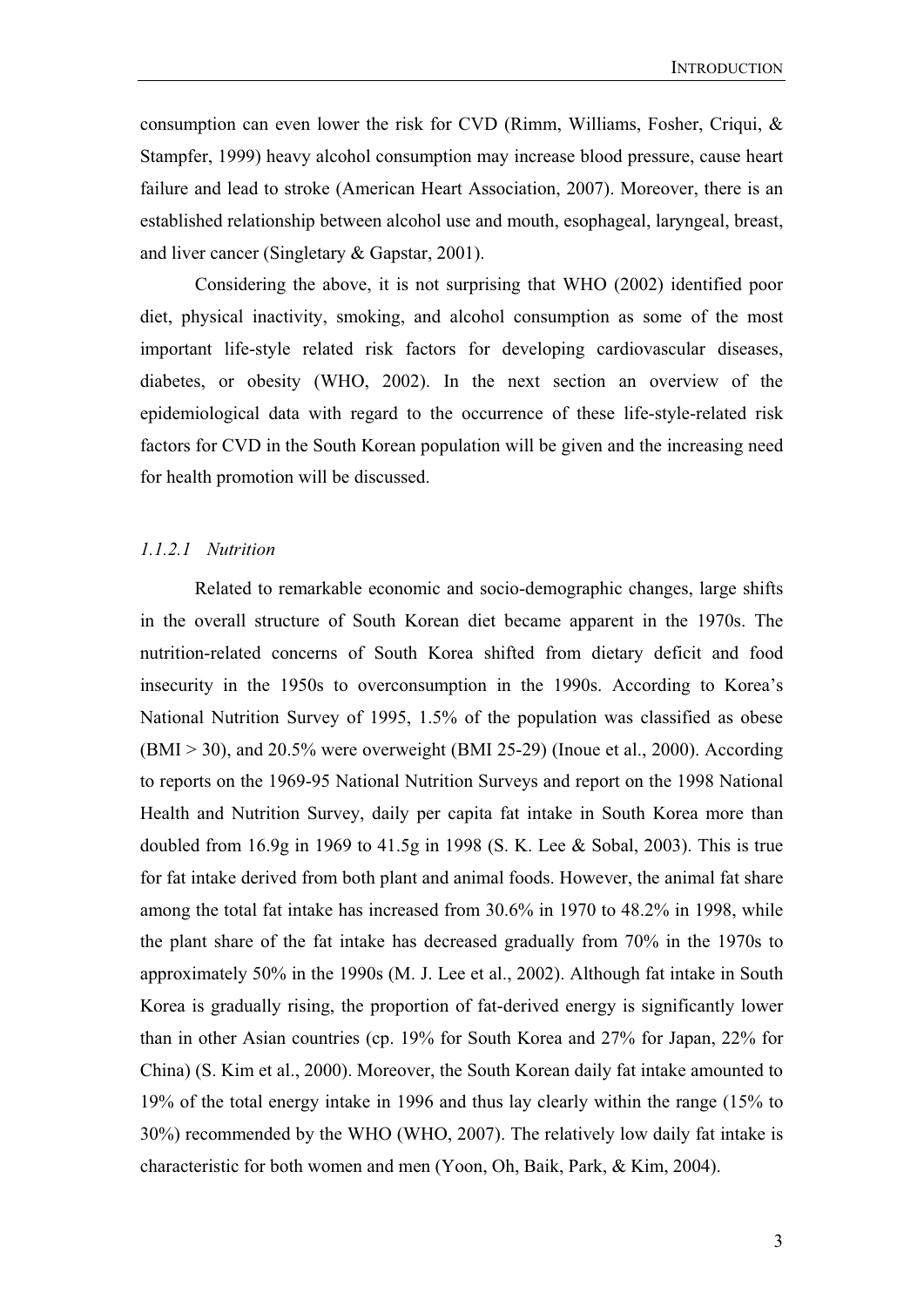As countries achieve economic development, people seem to increasingly consume a high fat diet. Although this is also true for South Korea, the South Korean nutrition transition is unique. Dietary shift was not linked with an increase of fat intake commensurate with the country increase in income (Drewnowski & Popkin, 1997). Thus, following Drewnowski and Popkin's extrapolations considering the gross national product pro capita from other countries that are comparable to South Korea and the percentage of daily fat intake of the total energy in those, the expected proportion of energy from fat in South Korea would be 35.6%. One possible explanation for the low fat intake is the adherence to the traditional South Korean diet rich on carbohydrates and vegetables (S. Kim et al., 2000). However, there is some data showing very high salt consumption (high urinary excretion) among South Koreans in comparison with people from 24 other countries (Joossens et al., 1996), probably mainly from consumption of pickled vegetables. Salt intake is also a target of preventive health measures, with high salt (sodium chloride) intake being observed by people with persistent high blood pressure, i.e. hypertension (Law, Frost, & Wald, 1991).

It can be concluded that the goals for health promotion in South Korea are twofold. First, the trend to increased fat consumption should continue to be monitored and kept from further rise. Secondly, the reduction of salt consumption should be the target of preventive health measures.

### *1.1.2.2 Physical Activity*

Physical activity is another domain that has undergone considerable changes in South Korea starting in the 1970s. S. K. Lee and Sobal (2003) investigated physical activity transitions in South Korea. They assessed physical activity by using two types of proxy variables: The proportions of the population working in industry sectors indicated the amount of physical activity at work and the number of passenger cars along with the number of driver's licenses indicated the mode of people's transportation. The results were calculated on the basis of the Korean Statistical Yearbook (1971-1995) and the Statistical Yearbook of Transportation (1973-1993). The following trends were observed. The number of people in the primary industry sector (agriculture, fishing and forestry) decreased significantly (cp. 51% in 1969 vs. 15% in 1993), while the number of people in the tertiary industry sector (service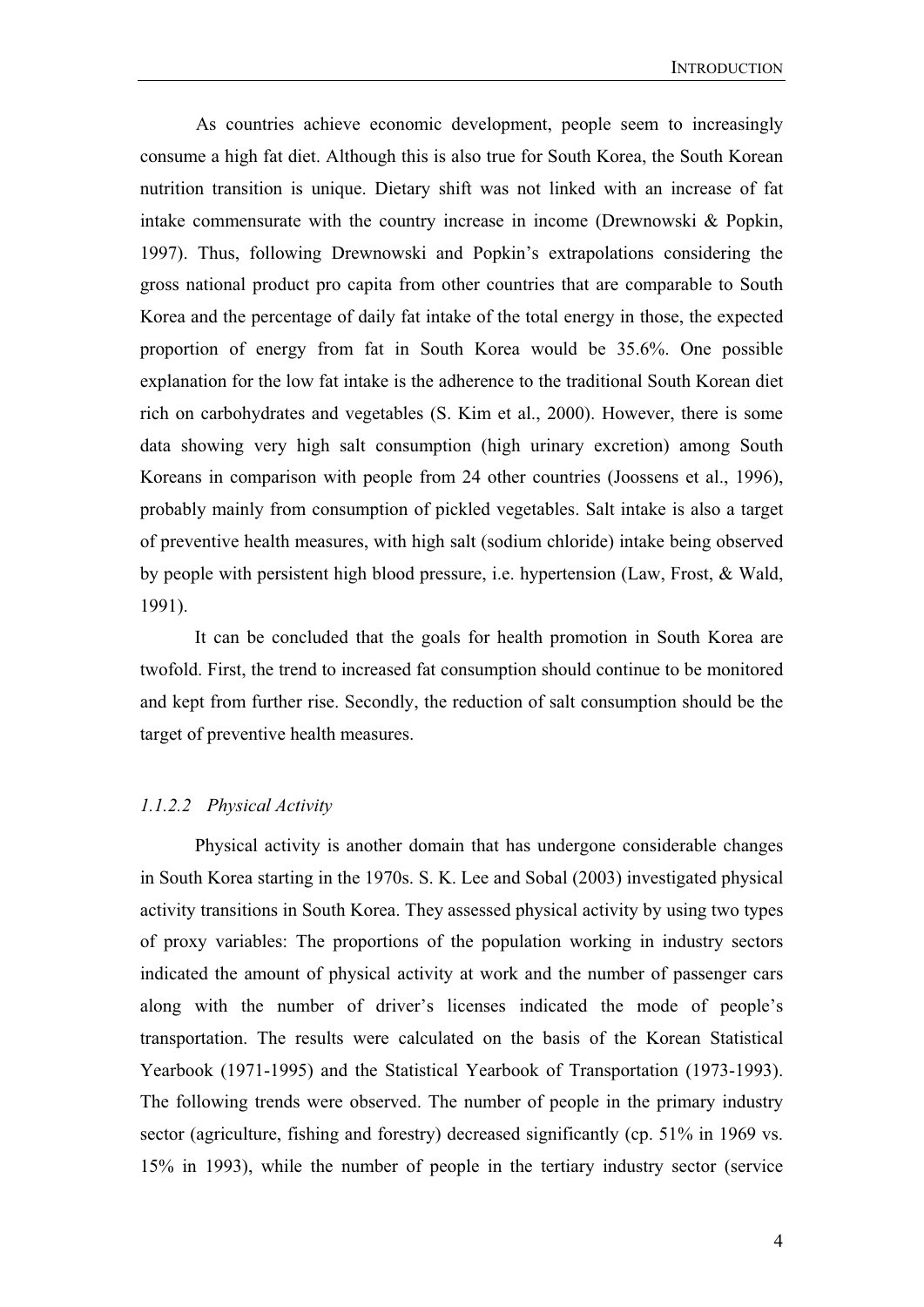industries) reached more than half the working population in South Korea (cp. 28% in 1969 vs. 53% in 1993). The number of cars and driver's licenses has increased by 100 times between 1969 and 1993. Thus, as South Korea underwent rapid economic development the physical activities of the population, particularly job-related activities and transportation, have decreased significantly. Hence, recreational physical activities become increasingly important for promoting and protecting health.

The data assessing recreational physical activity in South Korea are scarce. The Korean Institute for Health and Social Affairs (KIHASA) has conducted the National Health and Health Behavior Surveys (NHHBS) every three years from 1989, using nationally representative cross-sectional samples of households. Using a subsample consisting of 4,135 households with 10,808 members from a 1998 survey Lee and Suh (2002) ascertained that only 11% of participants (age  $> 20$  years old) exercised regularly to the point of perspiring. More men (14%) reported to exercise regularly than women did (8%). Haase, Steptoe, Sallis, and Wardle (2004) conducted a study in which they assessed leisure-time physical activity in university students from 23 countries. The results for South Korea indicated that only 20% of the students were physically active at least two to three times a week. The larger number of student being physically active in comparison to general population is not surprising considering the NHHBS age composition  $(> 20)$  and the fact that only 9.8% of people over the age of 60 said that they participated in regular exercise (Lee & Suh, 2002).

Thus, considering the relatively low participation numbers in recreational physical activities, the changes in job-related activities, and the means of personal transportation, there is an increased need for the promotion of leisure-time physical activity.

# *1.1.2.3 Alcohol Consumption*

In the course of industrialization, the patterns of alcohol consumption in South Korea have also changed. The drinking frequency of South Korean adults is increasing. According to the Global Status Report on Alcohol (WHO, 2001) the per capita consumption of pure alcohol increased from 5.23 liters in 1972 to 14.4 liters in 1996. The results of the 1998 Korean National Health and Nutrition Examination Survey (KNHNES) showed that within the representative study group ( $N = 7962$ ) 81.6% of the men and 52.4% of the women were currently consuming alcohol, and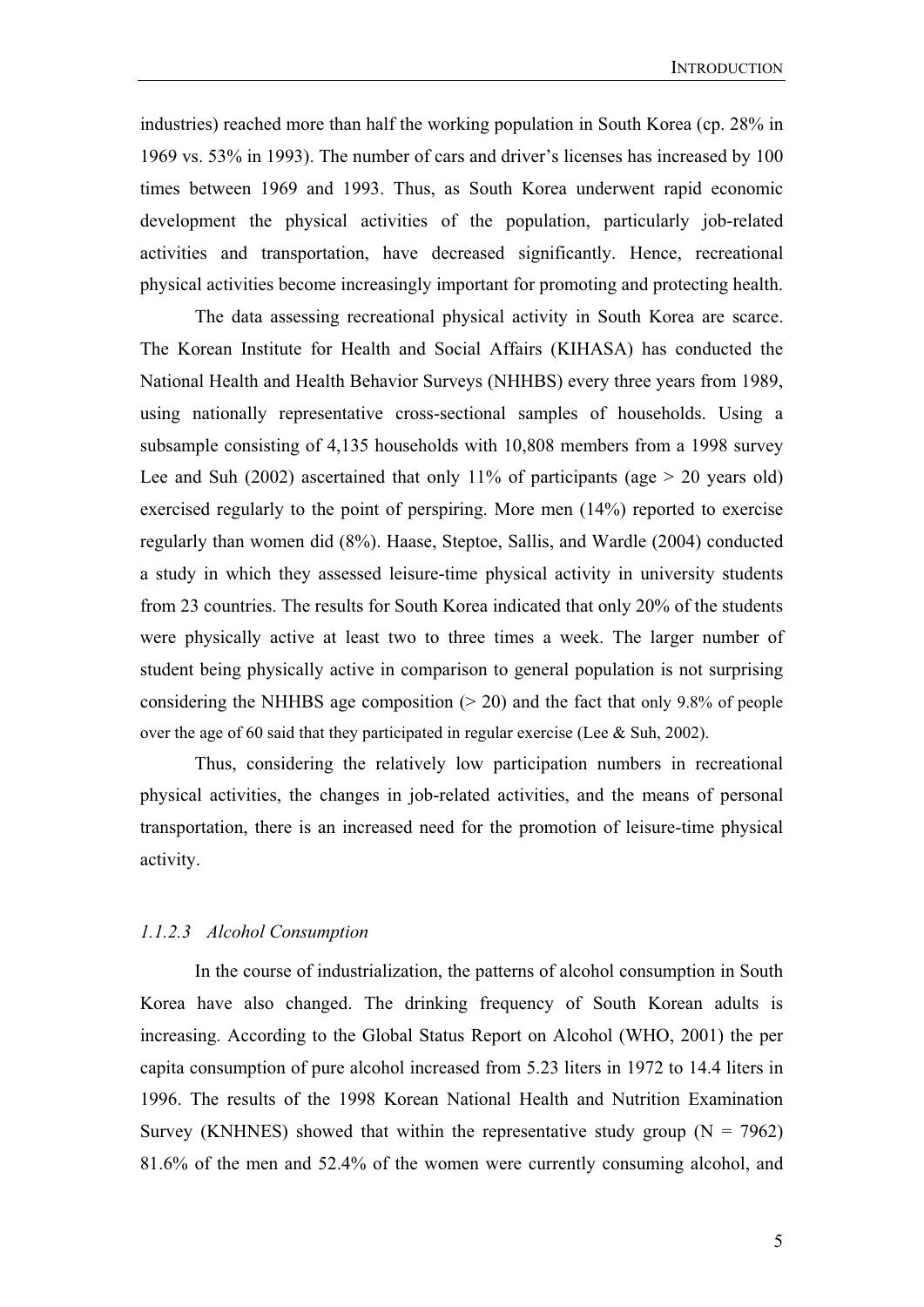the mean amounts of alcohol consumed per day were 30 g ethanol for men and 7 g ethanol for women (Yoon et al., 2004).

The data from the KNHNES makes the considerable sex differences in both the frequency and the amount of consumed alcohol apparent. One possible explanation for this finding might be attributed to the South Korean culture. Traditional South Korean culture encourages drinking among men (Sharpe, Abdel-Ghany, Kim, & Hong, 2001). After school or work men get together and drink at special drinking establishments and may move from establishment to establishment, drinking through the night. Alcohol consumption is viewed as a part of social custom and exchange, contributing to shared group identity. However, in the KNHNES the drinking prevalence was higher among younger women in comparison with older women: 27.5% of women in their early 20s reported drinking alcohol as opposed to 10.3% of women in their 60s (Yoon et al., 2004).

To summarize, the increased alcohol consumption in the South Korean population is somewhat alarming, especially when considering that on average men consume high amounts of alcohol  $(= 30 \text{ g ethanol})$ . The study of Yoon et al. (2004) showed that blood pressure was higher in heavy alcohol consumers (> 30g ethanol per day) than in light consumers. Thus, there is an increasing need for the promotion of light/moderate levels of alcohol consumption in the South Korean population.

# *1.1.2.4 Smoking*

The prevalence of smoking in South Korea is among the highest in the world. In 1998, 67% of men and 7% of women over the age of 20 were smokers (Lee & Suh, 2002). While South Korean women presently have a much lower prevalence of smoking than men, this offers them no protection from the harms of secondhand smoking in their homes. Moreover, South Korea opened its market to American tobacco in 1988. It has been argued that after market opening the smoking rates among youth increased due to aggressive cigarette advertisements (Chen & Winder, 1990; Winder, Chen, & Mfuko, 1994). For example, 41.9% of the high school students (16 years old) were smokers in 1988 and 48.3% were smokers one year later (Winder et al., 1994). Thus, smoking reduction should be a target for health promotion. However, due to links between government and tobacco industry, the implementation of effective national policies to reduce smoking in South Korea is